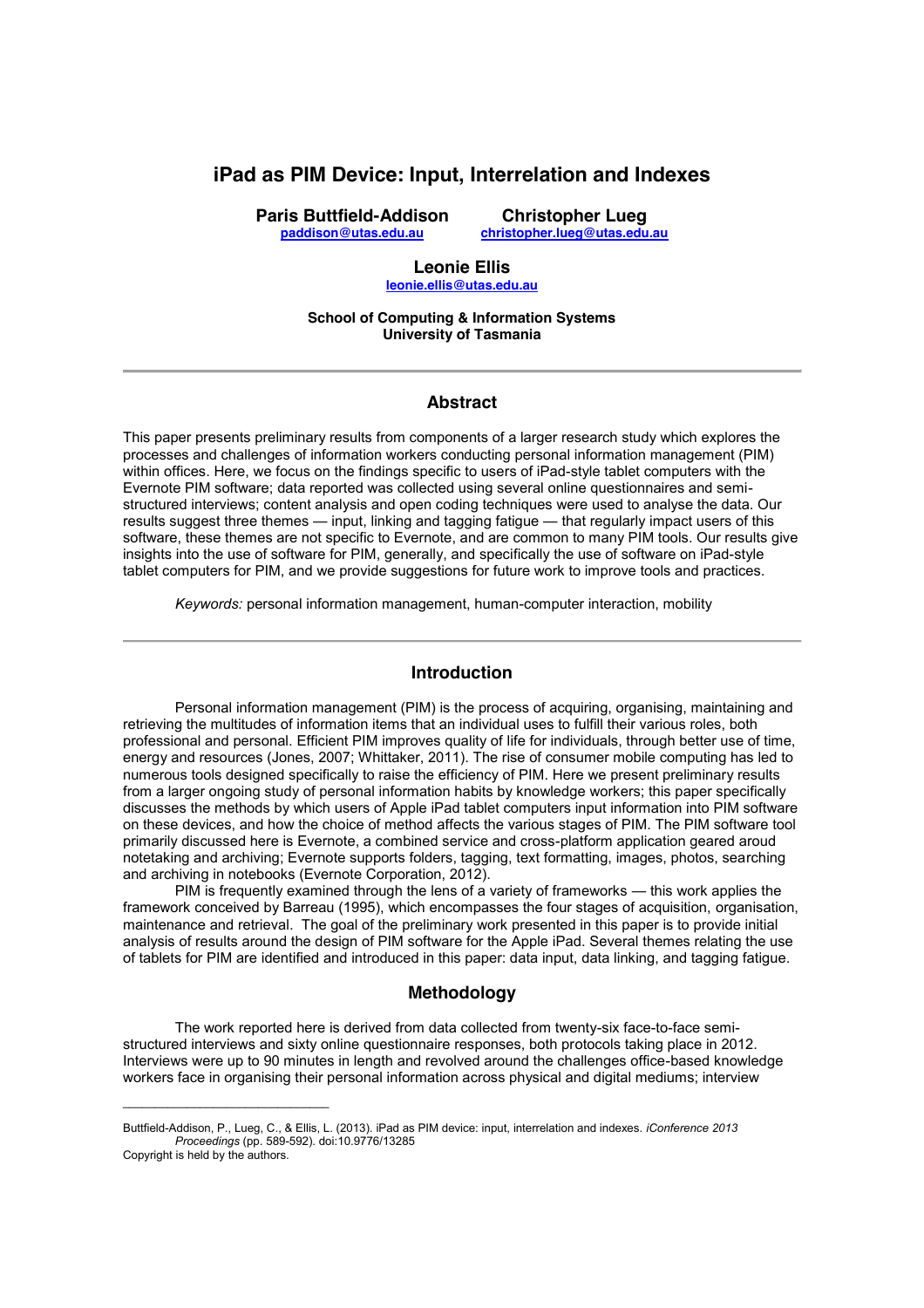participants are referred to as P1 to P26 in the remainder of this paper. The design of the questionnaire and semi-structured interviews was strongly influenced by past PIM studies (Malone, 1983; Whittaker & Hirschberg, 2001). Participants were aged between 21 and 68 years of age, and none were engaged in technology-related professions.



*Figure 1*. A sample of one stage of the coding process used in data analysis.

During the interviews, participants discussed how, when and why they used their iPad for PIM the interviewer sought self-reported data from participants around activities in each of the stages of the Barreau (1995) PIM framework. An open coding-based method was used on the interview data, and the initial analysis here concentrates on the themes of input, linking and tagging fatigue, with an emphasis on deriving suggestions for design of future iPad, and other platform, PIM software. The coding scheme resulted in key themes, such as strategies, problems, tools, and challenges, which were used to mark up the data for further passes. Data from an online questionnaire is also reported, the online questionnaire related to the use of iPad-style tablet computers for PIM — results here report on the initial sixty participants in this questionnaire.

#### **Findings**

Our participants used their iPads for a wide range of PIM purposes, from creating long documents via the on-screen keyboard, to audio recording meetings, to drawing diagrams on the screens. All participants from the semi-structured interviews reported themselves as being active and highly regular users of the Evernote for iPad software. Here we present the three main themes developed from the initial analysis of the interview and online questionnaire data, those themes being: data input, data linking, and tagging fatigue.

| Themes          | Stages of Barreau's (1995) framework |             |
|-----------------|--------------------------------------|-------------|
| Data Input      | Acquisition                          |             |
|                 | Organisation                         |             |
| Data Linking    |                                      | Maintenance |
| Tagging Fatigue |                                      |             |

*Figure 2*. Themes identified, as related to relevant components of Barreau's (1995) PIM framework.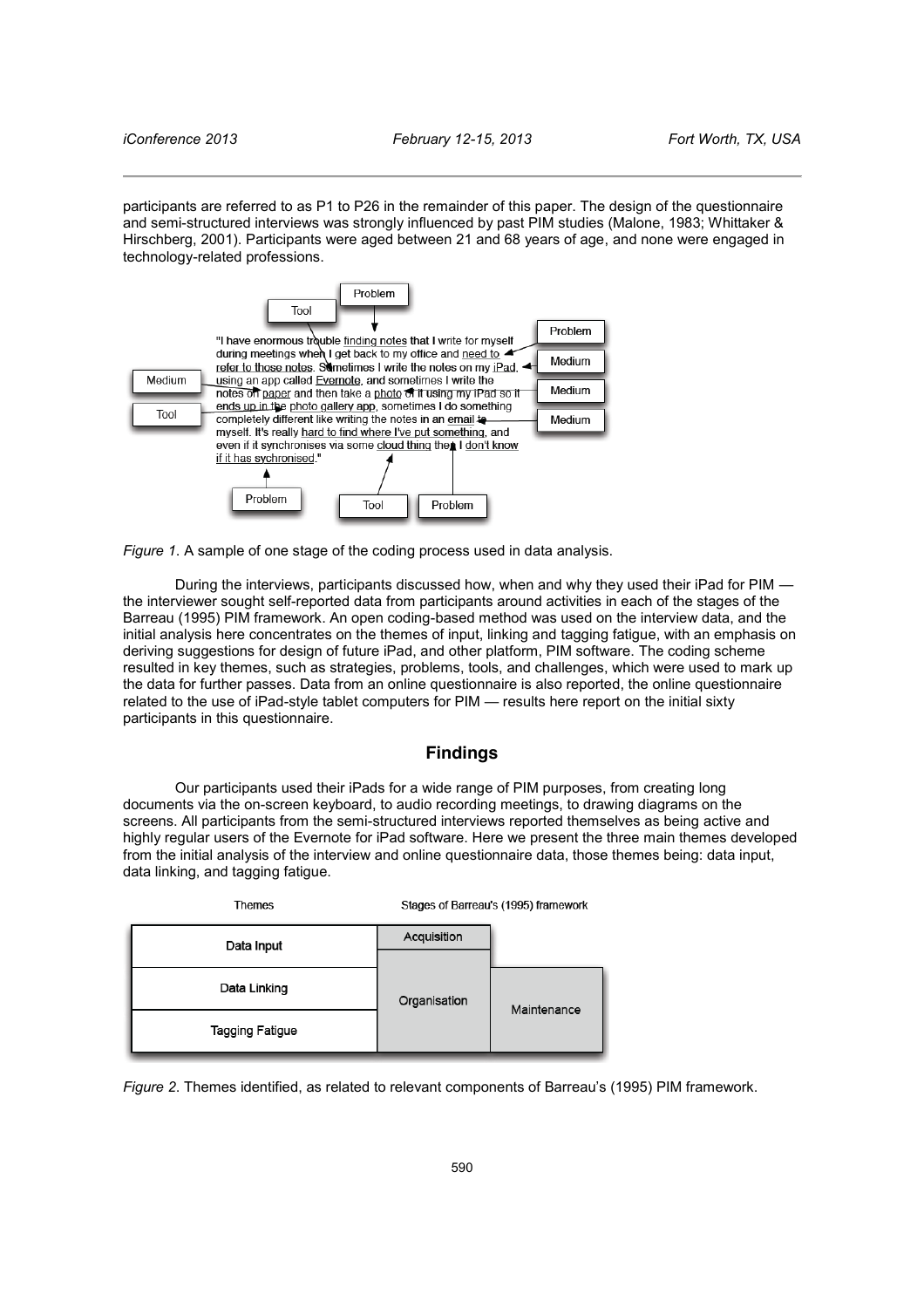The first theme, data input, was identified as a significant point of consternation for users of iPadbased PIM software. The iPad alone effectively offers three means for inputing text: the on-screen keyboard, the cameras, and the inbuilt voice recognition of certain versions of the iPad. The revelation that the majority of our interview participants used the cameras as their primary input device for PIM using Evernote was intriguing; P6 provided a description typical of these participants: *"the way I take most of my notes in Evernote is by taking pics [sic] of the pages in my notebook. It's kind of painful to take a picture, save it, then take another one when really they're all pictures of the same set of notes and should be stored as one note in Evernote"*. The fact the our participants all seemed to rely on the camera as a primary form of data input — a primary part of the acquisition stage of PIM — is perhaps unique to the newest generation of tablet computers (i.e. iPad-style). While this data input technique could, perhaps, be equated to the use of a desktop scanner with a traditional personal computer, user interfaces and workflows within software, such as the Evernote app discussed here, are not at all geared towards this use-case.

The second theme identified was that of linking individual records together; as noted above, partici- pants frequently used the device's camera to capture handwritten physical paper notes into the iPad — the interface for doing this, despite Evernote supporting multiple image files being store as one record, makes it difficult for users to capture multiple related images into one document. P19 again provides an exemplary comment: *"If I've scribbled all over my meeting notes I want to be able to take snaps of each page in say, a 10 page document, and store them all together. Evernote doesn't really make it easy to do that but I do it anyway and then store them in a folder or tag them so that I know they're related. I can't link them together without additional effort, so I just don't bother."* This avenue may prove fruitful to future investigation. This theme links with the organisation and maintenance stages of the PIM framework — linking records together appears to be a significant shortfall of the current range of available software for iPad-style tablets, including Evernote, for the majority of our participants.

The final of the three themes that surfaced repeatedly during this initial analysis was that of tagging fatigue. Participants reported being stressed over the implication, as presented in the interface of the PIM software, that they needed to provide tags (keywords) for each record, feeling as though the software would make it difficult for them to locate the records again if they didn't tag. Many past studies, such as Civan, Jones, Klasnja, and Bruce (2008), have discussed the experiences of users in tagging. P12 provided a comments that was typical of participants' perspective on tagging in Evernote: *"I hate it. The UI makes me feel like I have to tag everything, and that I won't be able to find it again if I don't, but really search just works fine without tags applied and the continual appearance of tags, or the lack thereof, in the interface just makes me feel like I have more work to do to keep things organised."* P14 also offers: *"Tagging is so much extra effort, I have to think about my note to much more, what I want to use it for in the future, things like that, that I often just don't want to tag it. I really don't care, or know, if it [tagging] will even help me find it faster in the future."* We find this an interesting contrast from current scholarship in relation to tagging; recent work suggests that tagging might be the optimal solution for organising and refinding information for certain groups of users (Voit, Andrews, & Slany, 2012). It is often suggested that tagging, as an act of categorisation, causes an individual to put more thought into the purpose and contents of the item being tagged (Craik & Lockhart, 1972; Jones & Teevan, 2003; Jones, Anderson, & Whittaker, 2012). Here, our findings suggest that individuals are highly aware of this additional mental overhead required from tagging and, correctly or otherwise, assume that the overhead is not worth the effort for potential benefits in future refinding. This theme relates to all the stages of the PIM framework and suggests that a reappraisal of the role of tagging in, at the very least, iPad PIM software, may be worthwhile.

#### **Discussion**

While PIM is rapidly becoming a highly-studied field, the use of iPad-style tablet computers — a recent emergence in the consumer world — for PIM is under-studied and represents a significant area of interest to information science, human-computer interaction and information retrieval. The findings here underscore the conception that techniques for managing PIM collections differ across different technologies (such as laptop computers, desktops and iPad-style tablet computers), and the strategies that individuals use are affected not only by the choice of software, but by the hardware features and form factor of the device the software is used on. Prior investigations of how people utilise PIM software tools have largely been focused on traditional desktop operating systems.